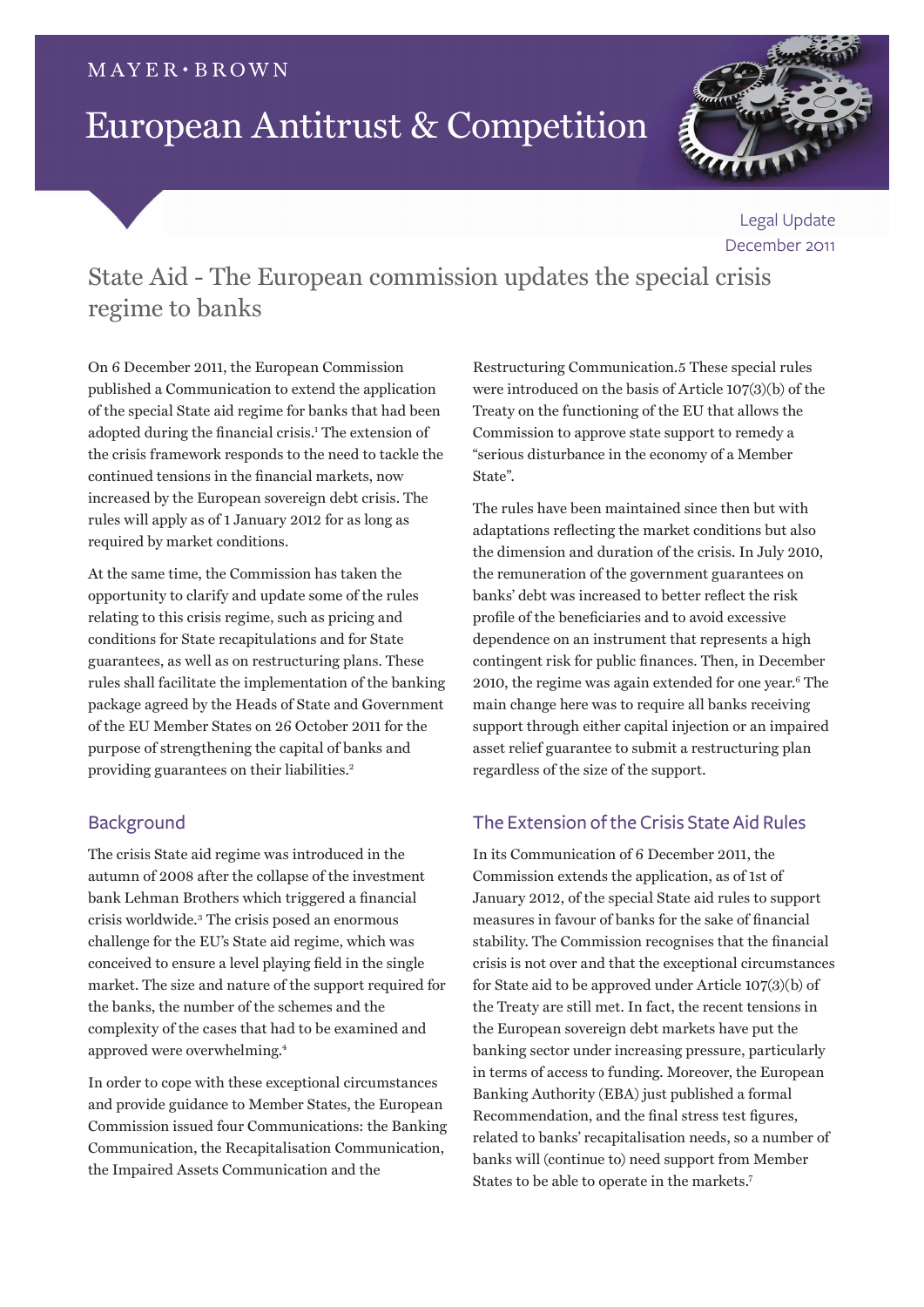The Commission has therefore decided to keep in place the special regime to assess the compatibility with the Treaty rules of any State aid granted to banks and continue to "apply the necessary proportionality in view of the systemic character of the crisis".<sup>8</sup> This entails maintaining the rules that establish the conditions for support in the form of funding guarantees, recapitalisation and asset relief (the Banking, Recapitalisation and Impaired Assets Communications), as well as the requirements for a restructuring or viability plan (the Restructuring Communication). The Commission will continue to insist on the long-term viability of the banks, taking into account elements that demonstrate that banks can survive without the need for significant restructuring, particularly when their lack of capital mainly derives from a crisis of confidence in the sovereign debt.

The Communication specifically mentions that the rules will apply as long as required by market conditions.

### State Recapitalisations

Following the banking package in October and yesterday's EBA's recommendation, the Commission anticipates more State capital injections to banks in order to reach the temporary buffer of 9% capital ratio. In case of capital injections bearing a fixed remuneration, the Recapitalisation Communication will continue to provide the guidance on the pricing formula. The Commission now amends the Recapitalisation Communication by providing more detailed explanation on how to assess the adequate remuneration for capital instruments that do not bear a fixed return, that is, when Member States decide to recapitalise their banks using instruments like ordinary shares bearing a variable – and hence, uncertain - remuneration, such as, dividends and capital gains.

Under the new rules, guidance is given on the use of market-based valuations to determine an adequate remuneration for the State in question. As a general rule, the Commission will assess the remuneration of such capital injections on the basis of the issue price of the shares. For listed banks, the benchmark share price will be the quoted market price of shares with equivalent rights to those attaching to the shares being

issued. For non-listed banks, there is no market price and hence, Member States can use an appropriate market-based valuation approach (including a peer group P/E approach or other generally accepted valuation methodologies).

Shares will be subscribed at an appropriate discount to the latest share price (after adjustment for the dilution effect) immediately before the announcement of the capital injection. The discount will depend, among other things, on the size of the capital injection compared to the bank's existing core Tier-1 capital and whether or not the shares carry voting rights. As to hybrid capital instruments, such instruments should include an "alternative coupon satisfaction mechanism", allowing coupons that cannot be paid in cash to be paid in shares in order to cater for circumstances in which banks may be unable to pay the agreed remuneration in the short term.

Finally, the Commission requires that any recapitalisation measures include appropriate "exit incentives", that is, incentives for the banks to exit the public support as soon as possible.

#### State Guarantees

The current financial crisis has put banks under significant pressure. The growing tensions in the European sovereign debt markets and an overall increase in the perception of risk in the banking sector have made access to term funding, particularly difficult. The Communication acknowledges this situation and provides detailed guidance on the public support aimed at guaranteeing the issuance of new debt instruments, both secured and unsecured.

The Communication introduces a revised pricing methodology to determine the adequate remuneration for Member States where the guarantees are granted on a national basis. Whilst the aid shall be limited to the strictly necessary, the new pricing formula will allow to refer to median CDS spreads over a three-year period ending one month before the grant of the guarantees. This way the fees paid by the banks will reflect their intrinsic risk, rather than the risk related to the Member State in question or the market as a whole. At the same time, the formula will also adapt the fee to a lower risk in case of covered bonds (as compared to unsecured bonds).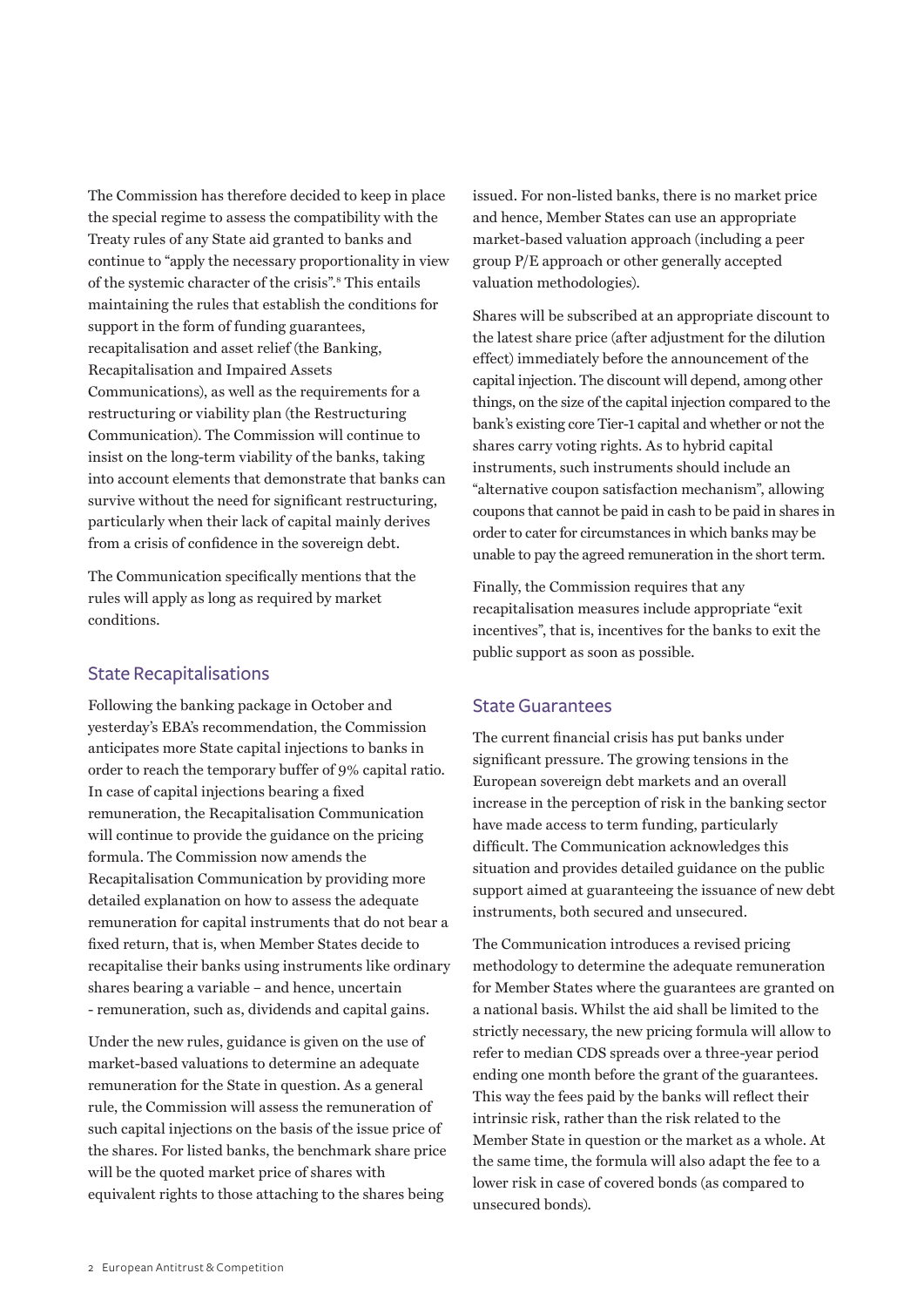The new rules only apply for guarantees covering debt with a maturity between one and five years (or seven in case of covered bonds). Guarantees to cover debt with a maturity of less than a year will follow the pricing formula that is currently applied. Guarantees aimed at covering debt with a maturity of less than three months will only be allowed in very exceptional cases for the sake of financial stability.

The Commission finally provides for the possibility of creating specific rules for pooling arrangements for guarantees on bank liabilities should this become a reality in the future.

### Restructuring Plans

Restructuring plans (or modifications of them) are considered to be essential by the Commission in cases of recapitalisation or impaired asset measures. In fact, in the last three years, the majority of the banks receiving State aid have had to modify their business model in order to compensate for the distortions of competition brought on by capital injections and ensure their future viability.

Recognising this importance, the Commission will continue to require Member States to provide a restructuring plan (or a modified version of a previously adopted one) for all banks that will receive State aid in the form of recapitalisation or impaired asset measures, regardless of the size of the support. This restructuring plan will have to be submitted within 6 months of the date of the Commission decision authorising the rescue aid, or earlier in cases where a previous rescue aid under Article 107(3)(b) of the Treaty has been adopted.

The Communication sheds some light on how the Commission will approach the need to restructuring and how it will undertake the "proportionate assessment" of the long-term viability of banks, particularly now in the context of the banking package. Accordingly, it will consider banks to be viable in the long-term without the need for significant (additional) restructuring, where three conditions are met:9

- (1) the capital shortage is due to a confidence crisis on sovereign debt;
- (2) the public capital injection is limited to the amount absolutely necessary to offset losses stemming from marking sovereign bonds of EEA States to market in banks which are otherwise viable; and
- (3) the analysis shows that the banks in question did not take excessive risk in acquiring sovereign debt.

Guarantees of bank debt do not require the submission of restructuring plans by the Member State in question. Yet, those considered to be "heavy users" of guarantees on the liabilities, such as some of the German Landesbanken, will continue to be required to provide viability reviews to the Commission.

If you would like more information about this subject, please contact the author **[Salomé Cisnal De Ugarte](SCisnalDeUgarte@mayerbrown.com)** (+32 2 551 5981)

#### Mayer Brown EU Antitrust & Competition Group:

Partner, Brussels Partner, London +32 2 551 5959 +44 20 3130 3313

*Nathalie Jalabert Doury Jens Peter Schmidt* Partner, Paris Partner, Brussels +33 1 53 53 36 37 +32 2 551 5969 [njalabert-doury@mayerbrown.co](mailto:njalabert-doury@mayerbrown.com)m [jpschmidt@mayerbrown.co](mailto:jpschmidt@mayerbrown.com)m

*Kiran Desai Gillian Sproul* [kdesai@mayerbrown.co](mailto:kdesai@mayerbrown.com)m [gsproul@mayerbrown.co](mailto:gsproul@mayerbrown.com)m